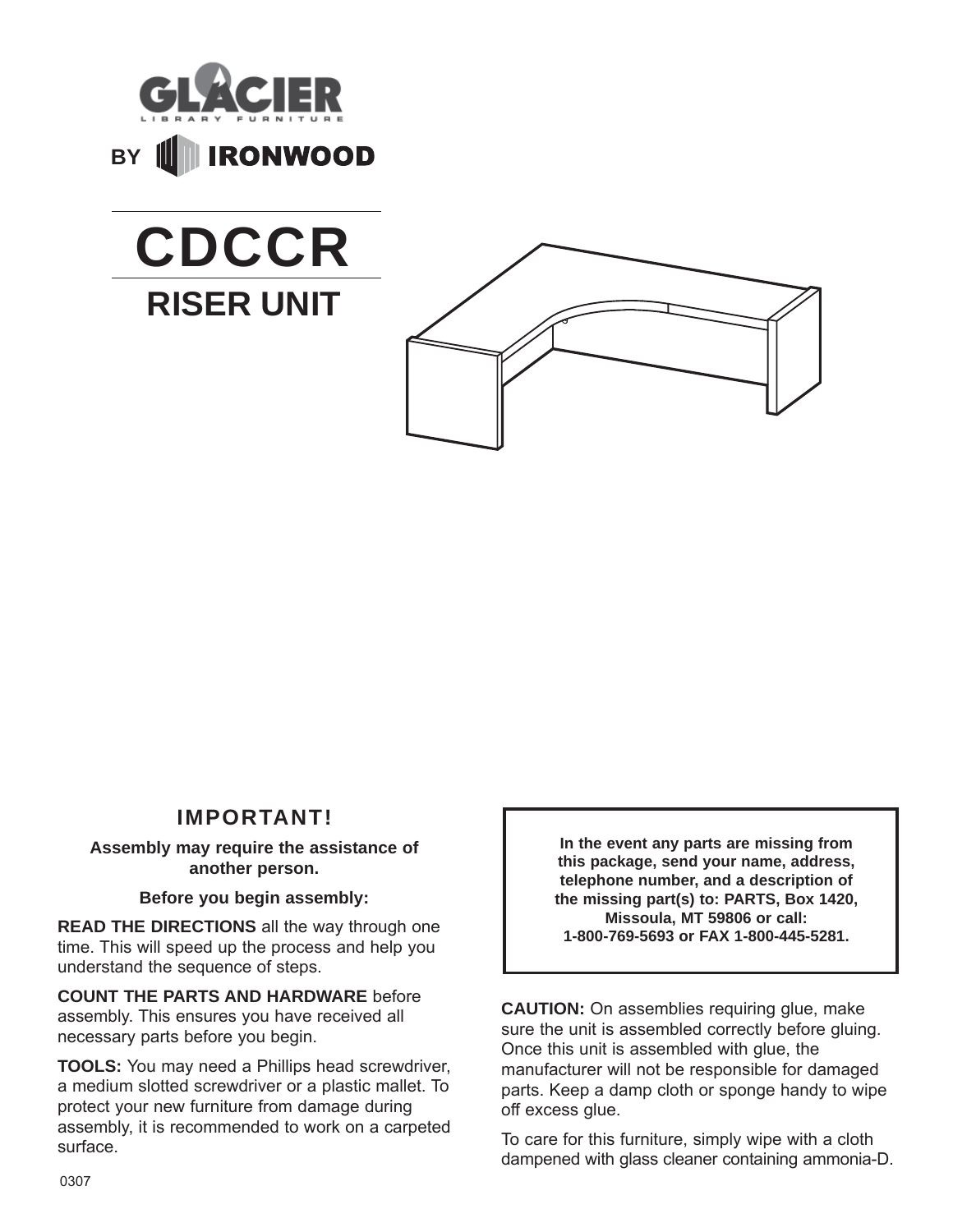# **PARTS DIAGRAM**





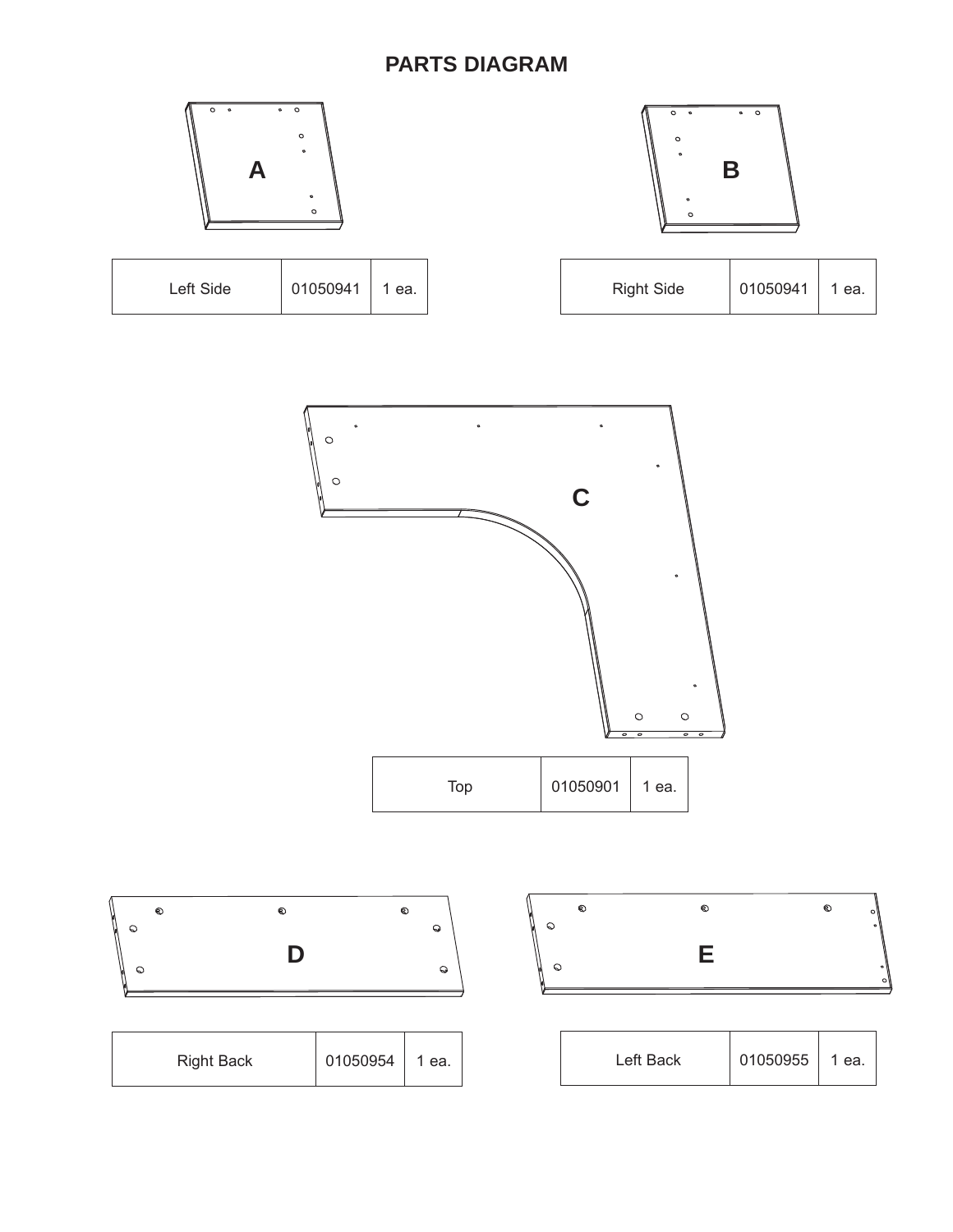# **HARDWARE**







### **Using the Minifix System:**

n e tt e Minifix Cam into t e a o iate ole wit tea ow fain otwa a own.

en ewin o tinto **De** Noto e ti ten. ew o t own ntil ottom fae of ot flane t toe oa fae.



in te 2 illi ewie otate t e Cam De i e a alft n lowie ntil n.

o ia em le tn te Cam De i e onte lo wie an emoe anel.



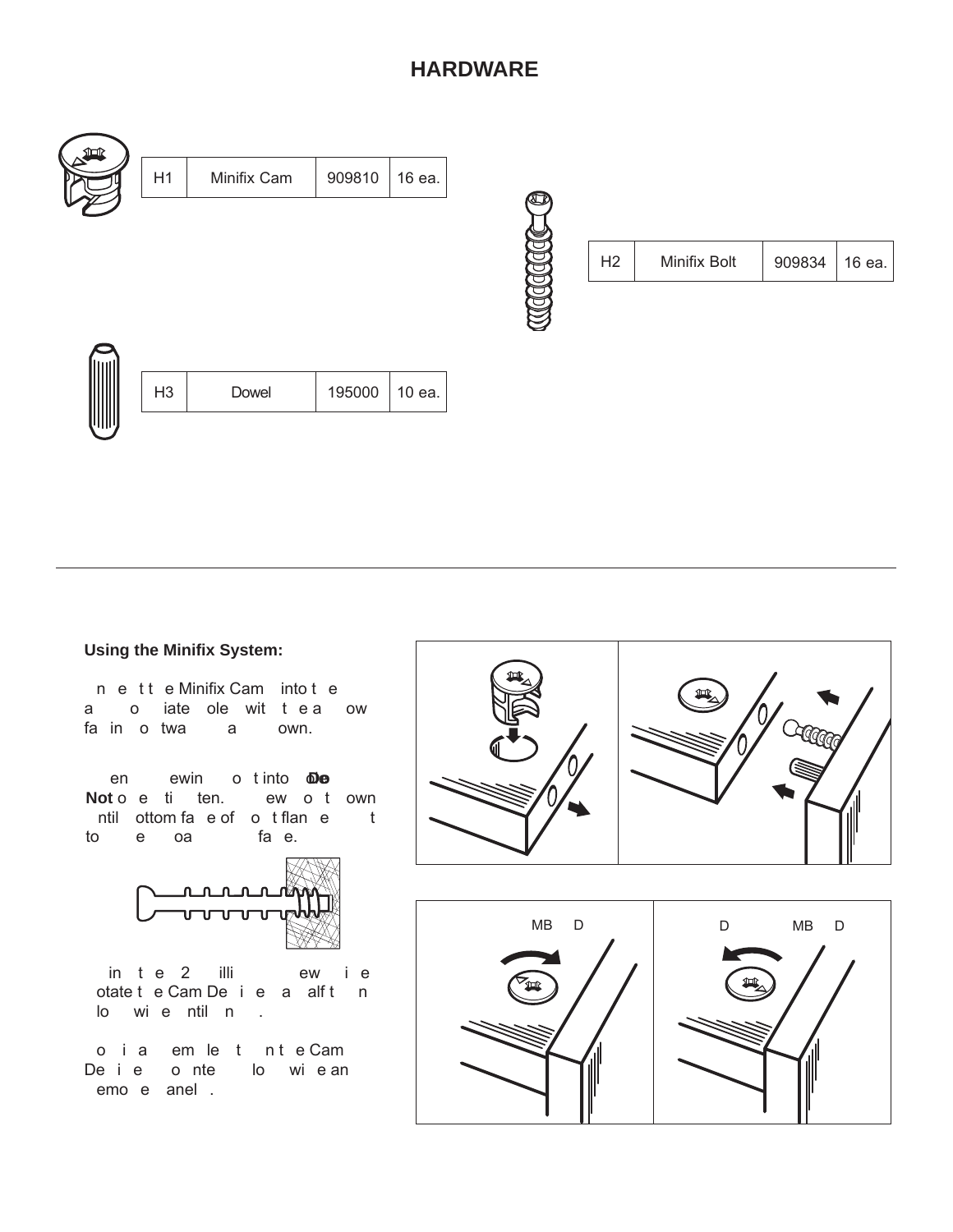Insert four Minifix Cams (H1) and screw four Minifix Bolts (H2) into the Top Panel (C) as shown.



### **#2**

Tap in four Wood Dowels (H3) and screw four Minifix Bolts (H2) into each Side Panel (A & B) as shown.

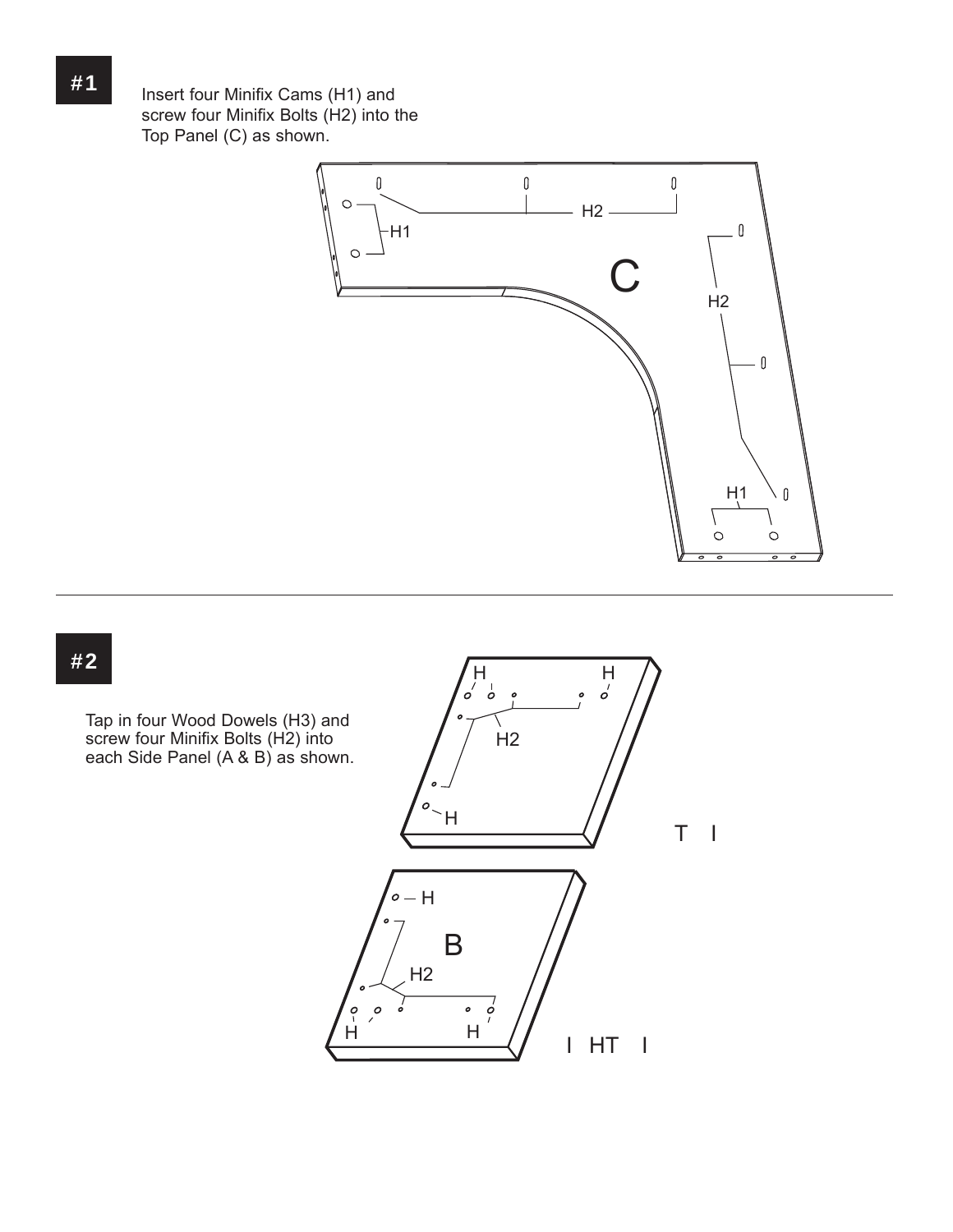

## **#4**

Attach the Right Back (D) to the Left Back (E). Turn the Minifix Cam (H1) clockwise to tighten.